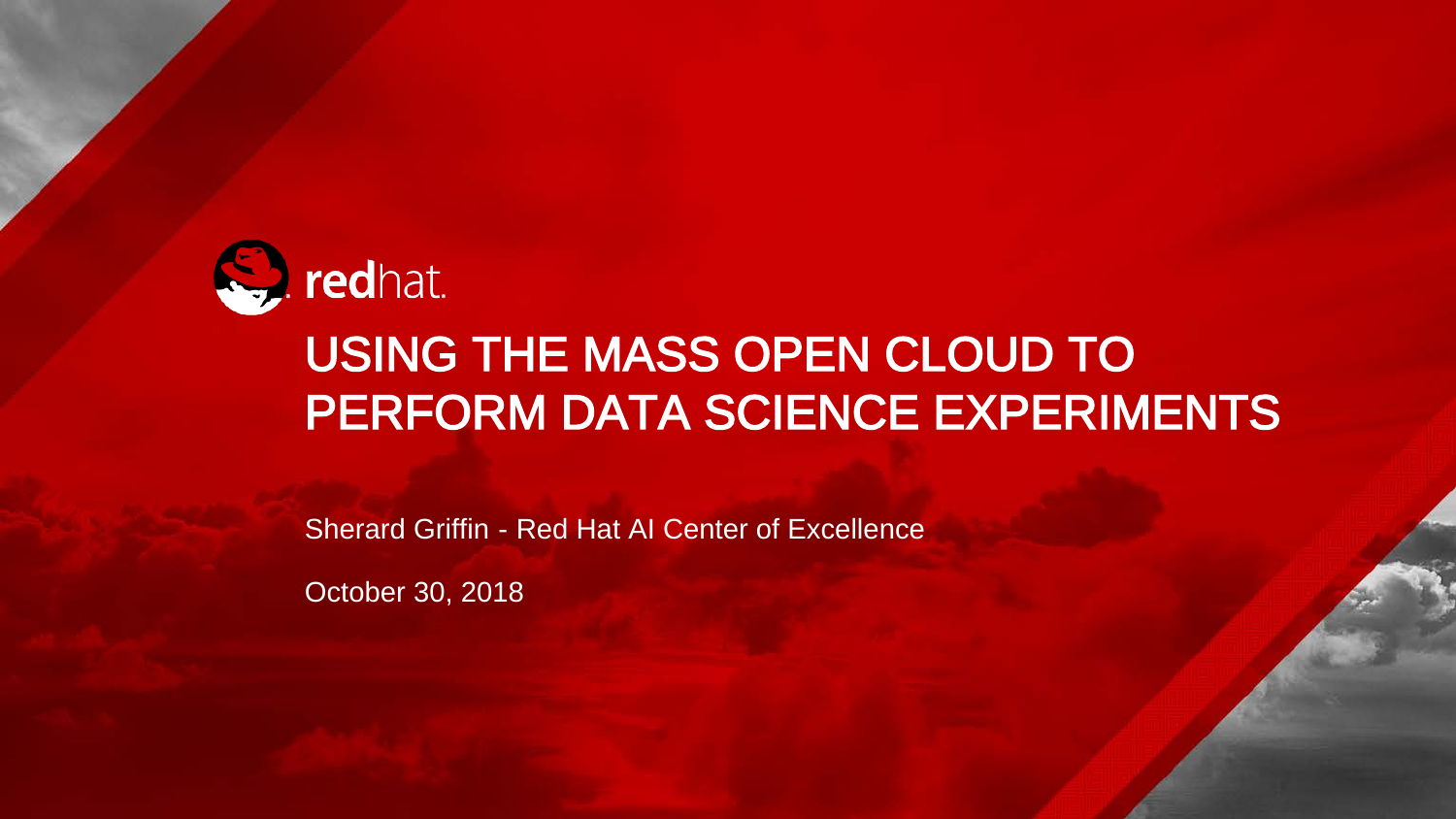

Need to run experiments on big data sets?



Looking for access to the open source AI and ML technologies?



Want to openly share data with other researchers and institutes?

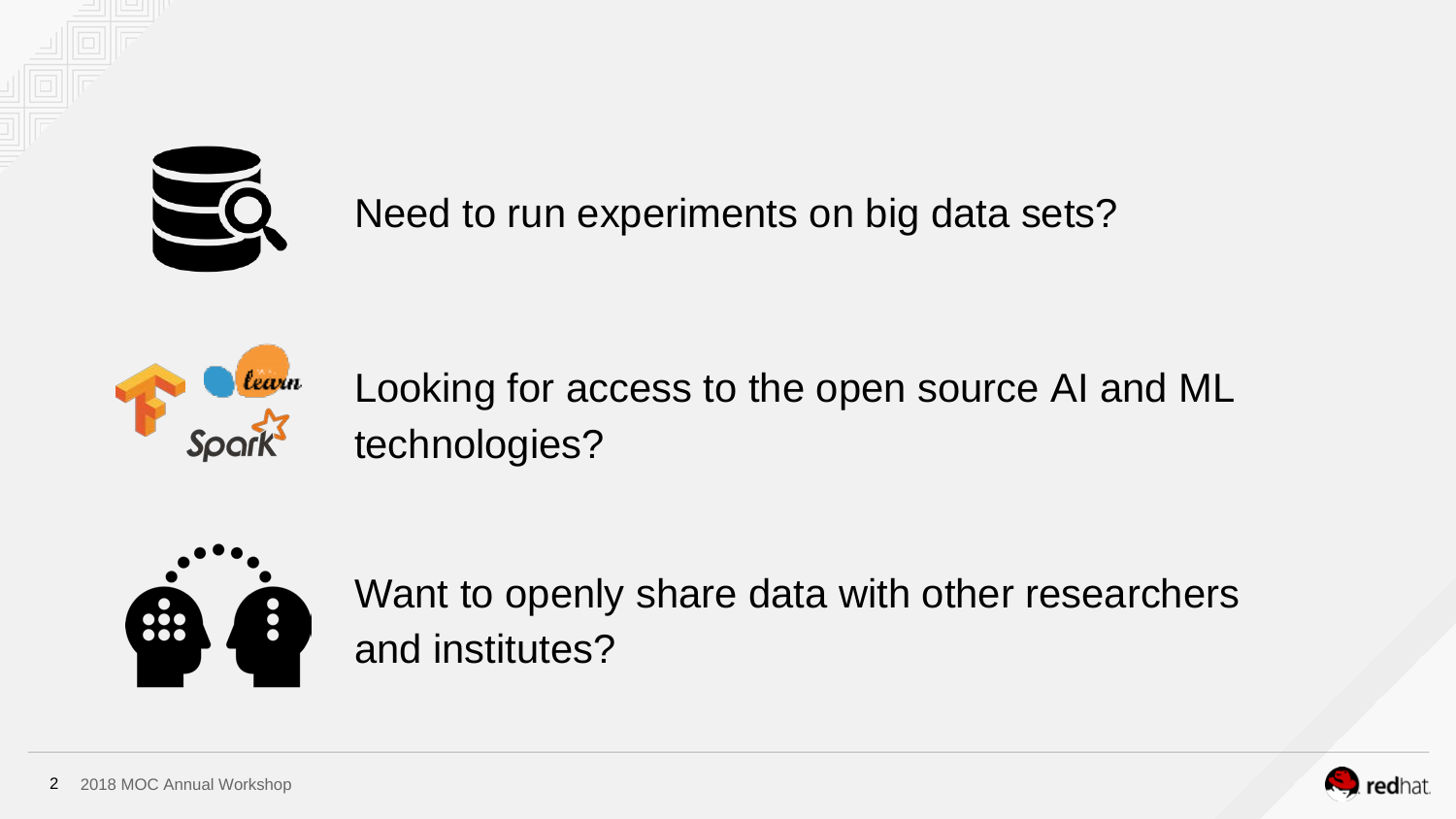# THE OPEN DATA HUB IN THE MOC

Collaborate on a Data & AI platform for the Hybrid Cloud

- Meta-Project to integrate Open Source projects into a practical AI-as-a-service platform.
- **Foster collaboration between** communities, vendors, user-enterprises, operators, and academics.
- Free users from owning the full complexity of technology.

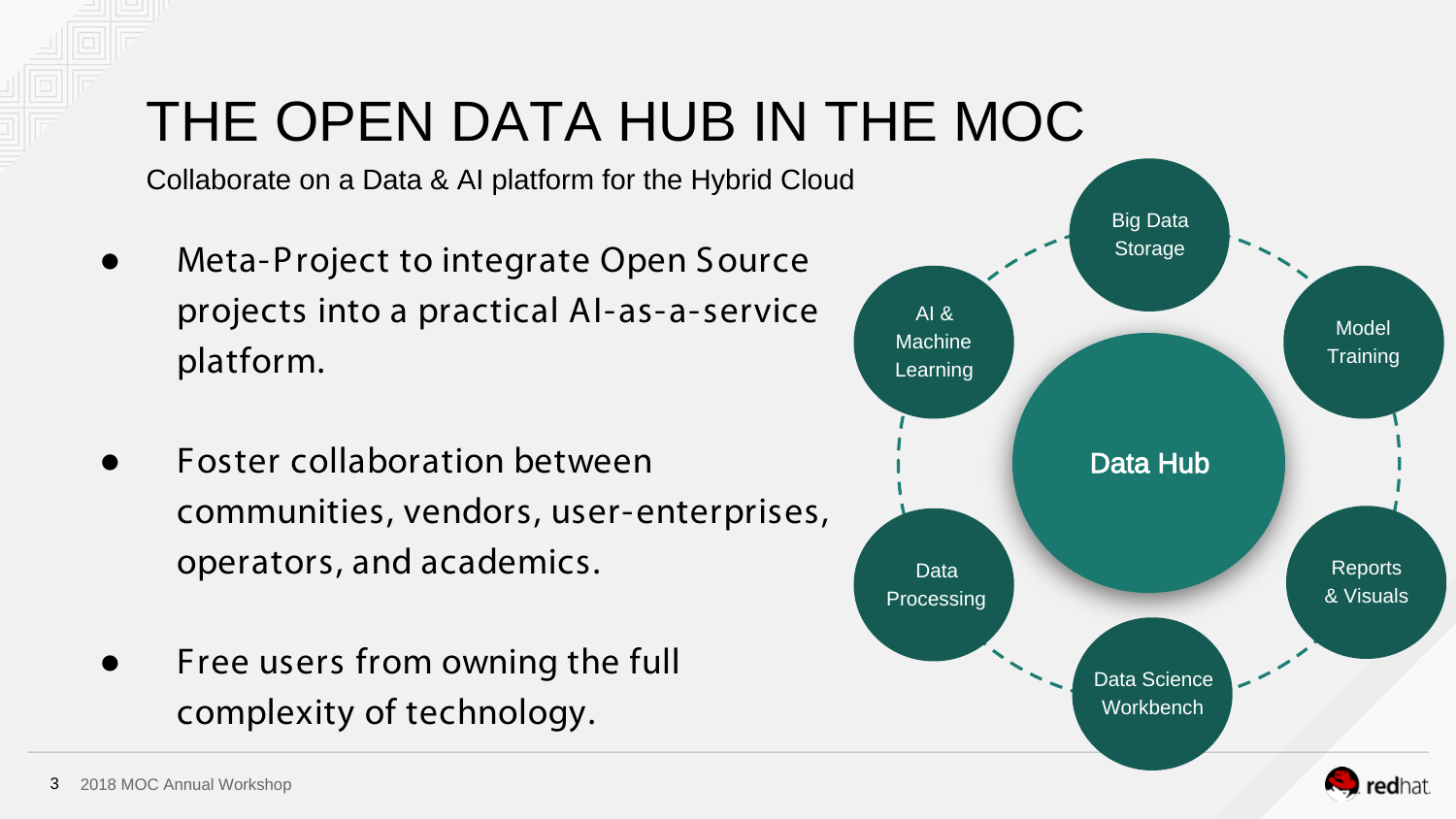## DATA SCIENCE IN THE OPEN DATA HUB

Early adopter data science experimentation workflow

#### Ceph + Apache Spark + TensorFlow + JupyterHub



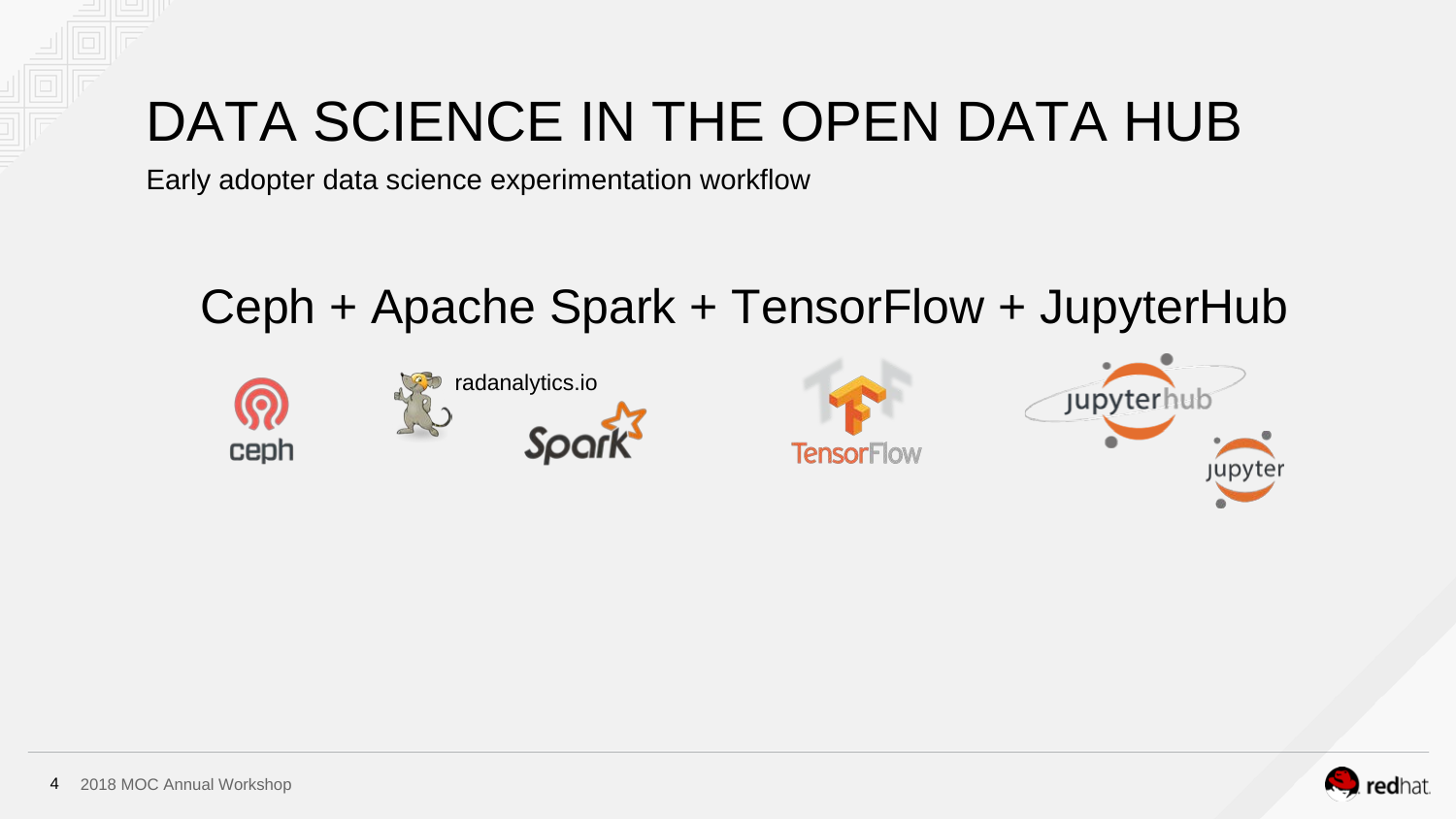## OPEN DATA HUB AI LIBRARY



- Set of deployed pre-defined AI models available to use
- Runs in MOC as part of the Open Data Hub
- Current models available
	- Sentiment analysis
	- Flake analysis
- Models coming soon
	- Anomaly detection
	- Correlation analysis
	- And more...

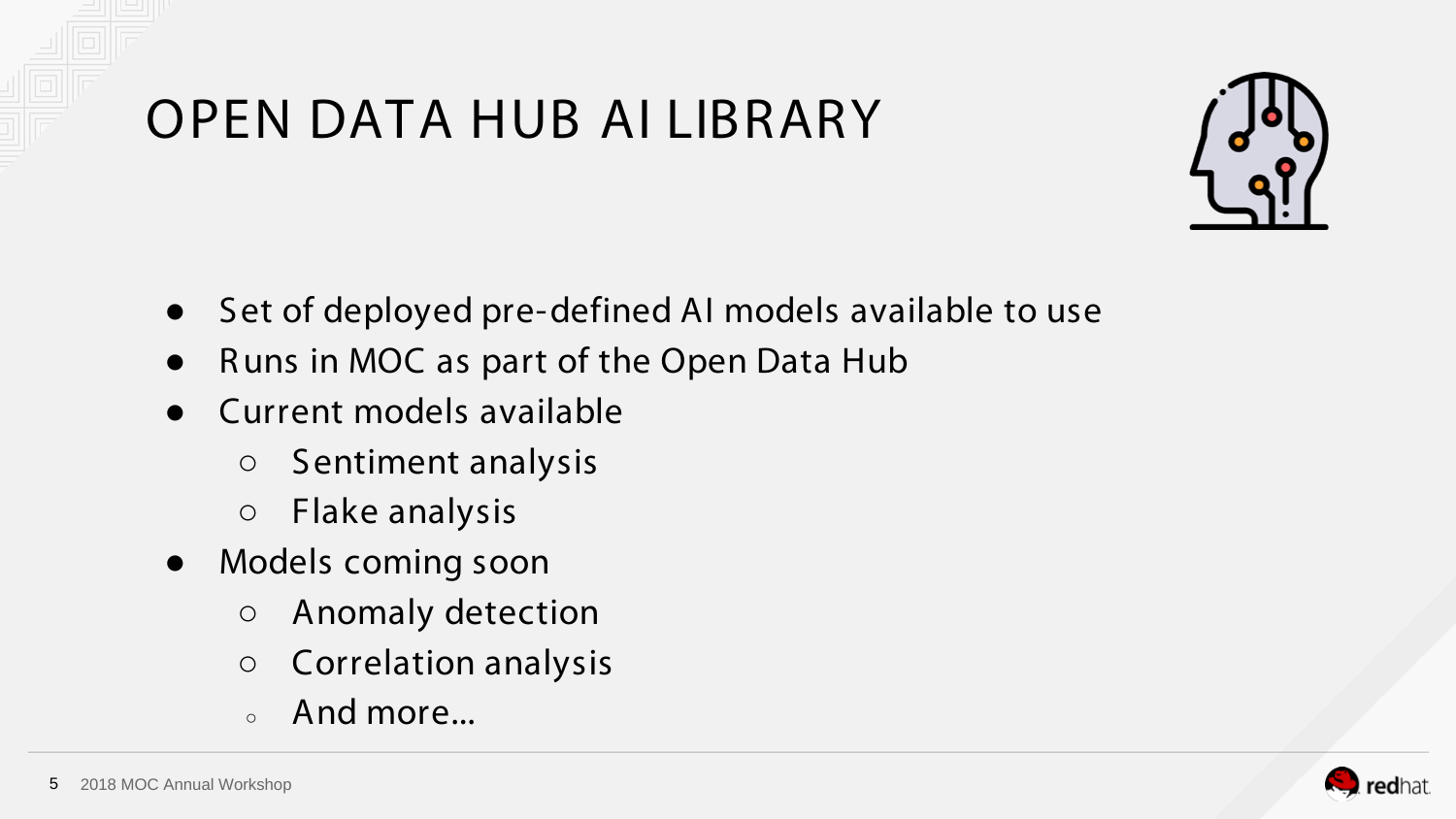

### DEMO

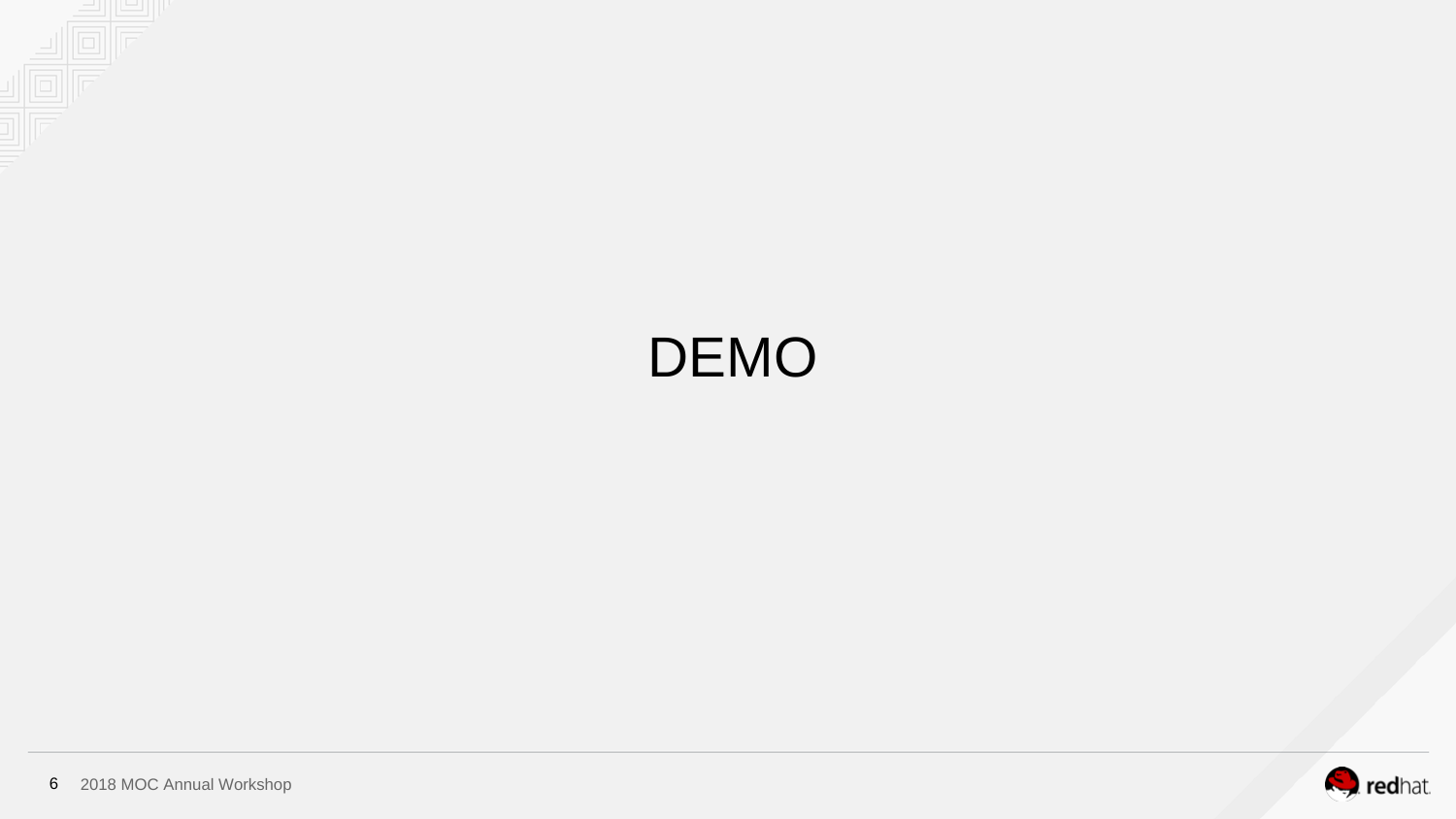

## TRY IT YOURSELF

Interested in being an early adopter?

We are looking for collaborators on the Open Data Hub

● [OpenDataHub.io](http://www.opendatahub.io)

We are looking for Early Adopters to exercise the MOC system

• Contact Sherard Griffin ([shgriffi@redhat.com](mailto:shgriffi@redhat.com))